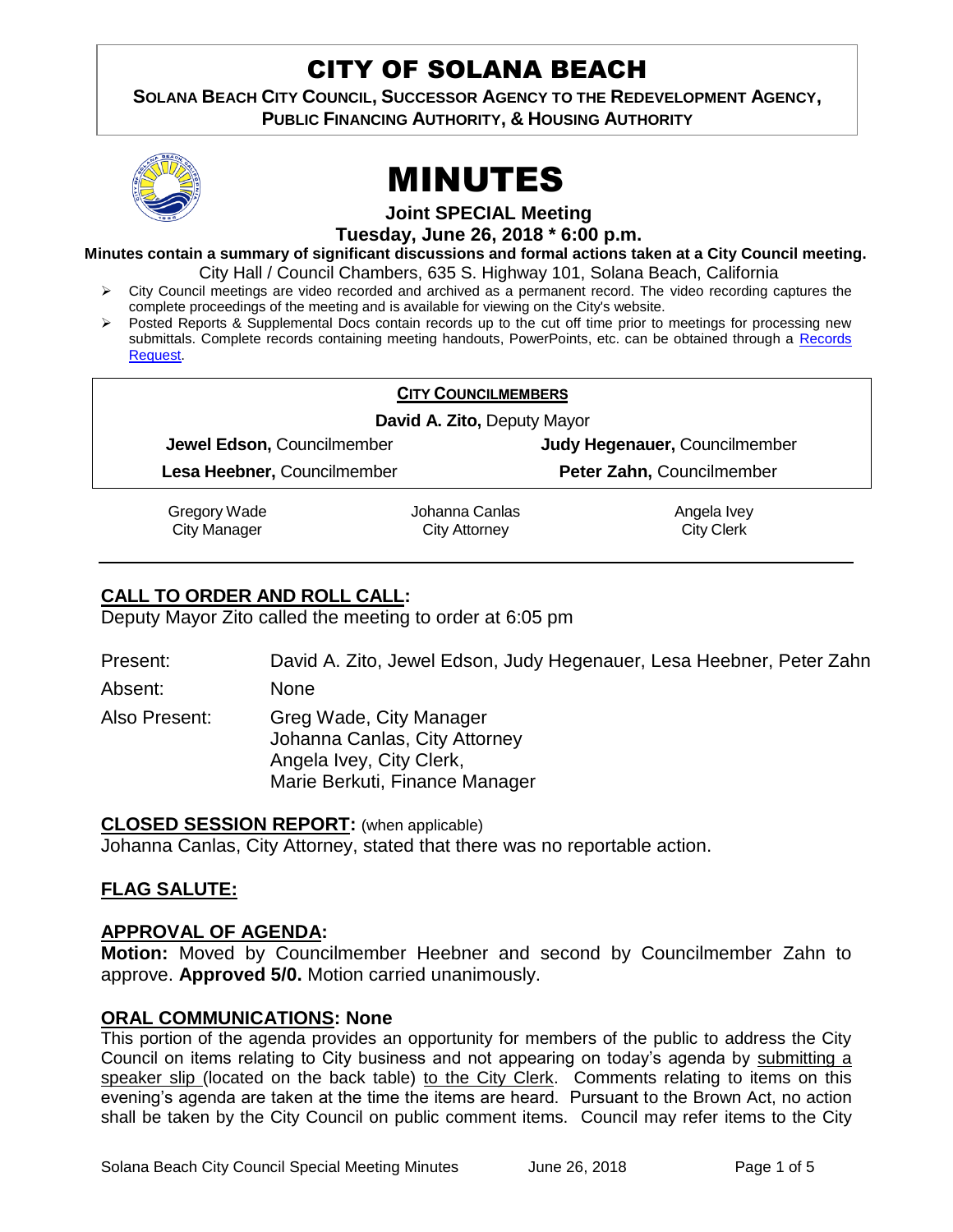Manager for placement on a future agenda. The maximum time allotted for each presentation is THREE MINUTES (SBMC 2.04.190). Please be aware of the timer light on the Council Dais.

### **COUNCIL COMMUNITY ANNOUNCEMENTS / COMMENTARY:**

*An opportunity for City Council to make brief announcements or report on their activities. These items are not agendized for official City business with no action or substantive discussion.* 

# **B. PUBLIC HEARINGS:** (B.1.)

This portion of the agenda provides citizens an opportunity to express their views on a specific issue as required by law after proper noticing by submitting a speaker slip (located on the back table) to the City Clerk. After considering all of the evidence, including written materials and oral testimony, the City Council must make a decision supported by findings and the findings must be supported by substantial evidence in the record. An applicant or designees for a private development/business project, for which the public hearing is being held, is allotted a total of fifteen minutes to speak, as per SBMC 2.04.210. A portion of the fifteen minutes may be saved to respond to those who speak in opposition. All other speakers have three minutes each. Please be aware of the timer light on the Council Dais.

**B.1. Public Hearing: District-Based Elections / Content of Draft Maps, Sequence of Elections – Receive Input From the Community and Council Consideration of Introducing (1st Reading) Ordinance 488 to Adopt District Boundary Maps and Sequence of Elections Pursuant to Elections Code § 10010.** (File 0430-60)

Recommendation: That the City Council

- 1. Open the public hearing and invite members of the public to provide feedback on the initial draft maps, Focus Maps, and potential election sequencing presented; and
- 2. Close the public hearing and select a preferred map and set the sequence of elections; and
- 3. Introduce (1st Reading) **Ordinance 488**, an Ordinance of the City of Solana Beach, California, Establishing a By-District Election Process in Four Council Districts With an Elective Office of Mayor Pursuant to California Elections Code § 10010 & California Government Code §§ 34871(C) & 34886, incorporating the adopted map and sequence of elections.

[Item B.1. Report \(click here\)](https://solanabeach.govoffice3.com/vertical/Sites/%7B840804C2-F869-4904-9AE3-720581350CE7%7D/uploads/Item_B.1._Report_(click_here)_06-26-18.pdf)

[Item B.1. Supplemental Docs](https://solanabeach.govoffice3.com/vertical/Sites/%7B840804C2-F869-4904-9AE3-720581350CE7%7D/uploads/B.1._Supplemental_Items_(6-26_at_3pm)_-_R.pdf) (Updated 6-26-18 at 245pm)

District Election Maps – [Focus Maps & Election Sequencing webpage](District%20Election%20Maps%20–%20Focus%20Maps%20&%20Election%20Sequencing%20webpage) link here as well as in Staff Report *Posted Reports & Supplemental Docs contain records up to the cut off time, prior to the start of the meeting, for processing new submittals. The final official record containing handouts, PowerPoints, etc. can be obtained through a Records Request to the City Clerk's Office.*

Deputy Mayor Zito opened the public hearing.

Council disclosures.

Doug Johnson, NDC demographer, presented a PowerPoint (on file) reviewing the Focus Maps.

Council discussed balancing of districts and deviation of population.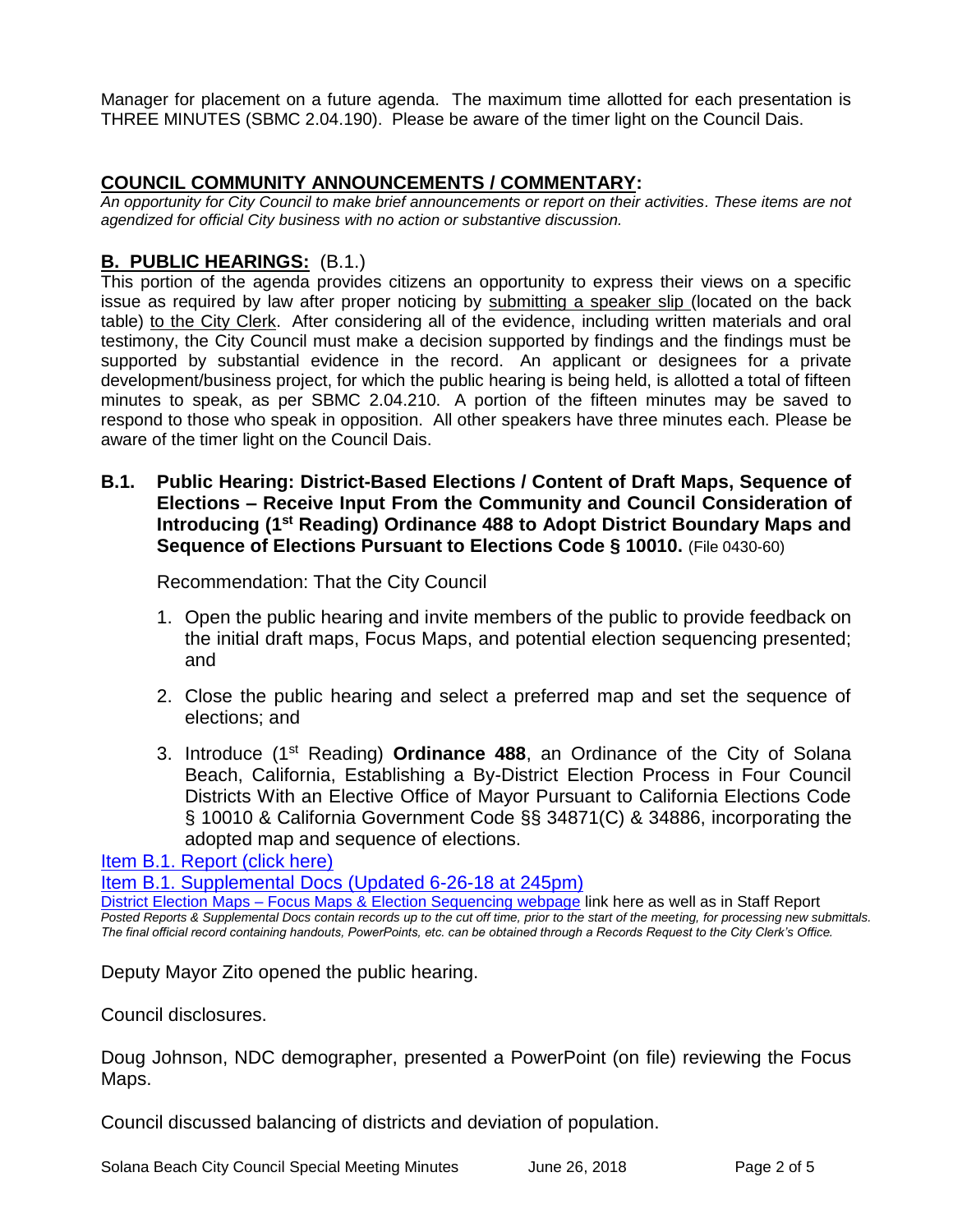Dave Clemons spoke about his support for map 410e that met an almost equal population distribution among the four districts, and that it met the compact and contiguous principals that was the goal in defining districts.

Ronald Lubesnick spoke in support of map 410d since it contains the Home Owners Associations (HOAs) along the coast in a single district, map 410c as an alternate as it also kept the HOAs together, and his and other bluff homeowners having the same interests.

Denise Rahmani spoke about being an executive committee member of COOSSA (Condominium Owners of South Sierra Ave.), the shared interest of those living on the bluff, preference of maps 410d and 410c as an alternative to keep cohesive members in the same district, and the Board of Directors for Seascape Management Corp. and the HOA having passed a resolution in support of map 410d.

Roger Boyd spoke about his original support for the 5-district map 506 to maintain the cohesiveness for east side residents, and that he supported maps 410c or 410d if a fourdistrict option was going to prevail, these maps would maintain the neighborhood relationship established more than 50 years ago.

Mary Jane Boyd spoke about not supporting any of the maps presented, City Council's compromised integrity of the redistricting process, three Council members publicly stated their position for a 4-district division of the City with an elected mayor and an east-west orientation at the 1<sup>st</sup> public meeting, the confirmation of this same position at the second public meeting, a map drawn up by a community member that supported the configuration stated by three Council members, 9 out of 10 public speakers had urged Council to consider a 5-district map with a rotating mayor, the 4-district map with an elected mayor did not follow natural boundaries and divided the largest HOA on the east side of the City, that a fair districting process would have created equal representation from all segments of the City, and concerns that the sequence of events described did not meet legal requirements for the districting process.

Kelly Harless spoke about not supporting district elections but understood the City's consideration of the legal threat, the importance of finding a broad representation for all districts, support for map 410e that touched each of the major areas of the City, concerns that the motivation that pushed district elections was not to address the needs of potentially underrepresented Latinos residing in the City but rather an attempt to meet the desires of certain special interest groups, that map 410e placed Eden Gardens and La Colonia in its own district, the importance of allowing as many residents as possible to have a say in what was decided, that the City's assets belonged to all residents and they should have a say in them, district elections limited the number of votes for each member of the community, and support for map 410e which allowed for each resident to vote for two people, one in their district and an elected mayor.

Lisa Montes spoke about her outreach to the Eden Gardens neighborhood supporting map 410e, that everyone was happy about projects in all areas of the City that were supported by the City Council, the City being forced into districting from a threat of litigation, her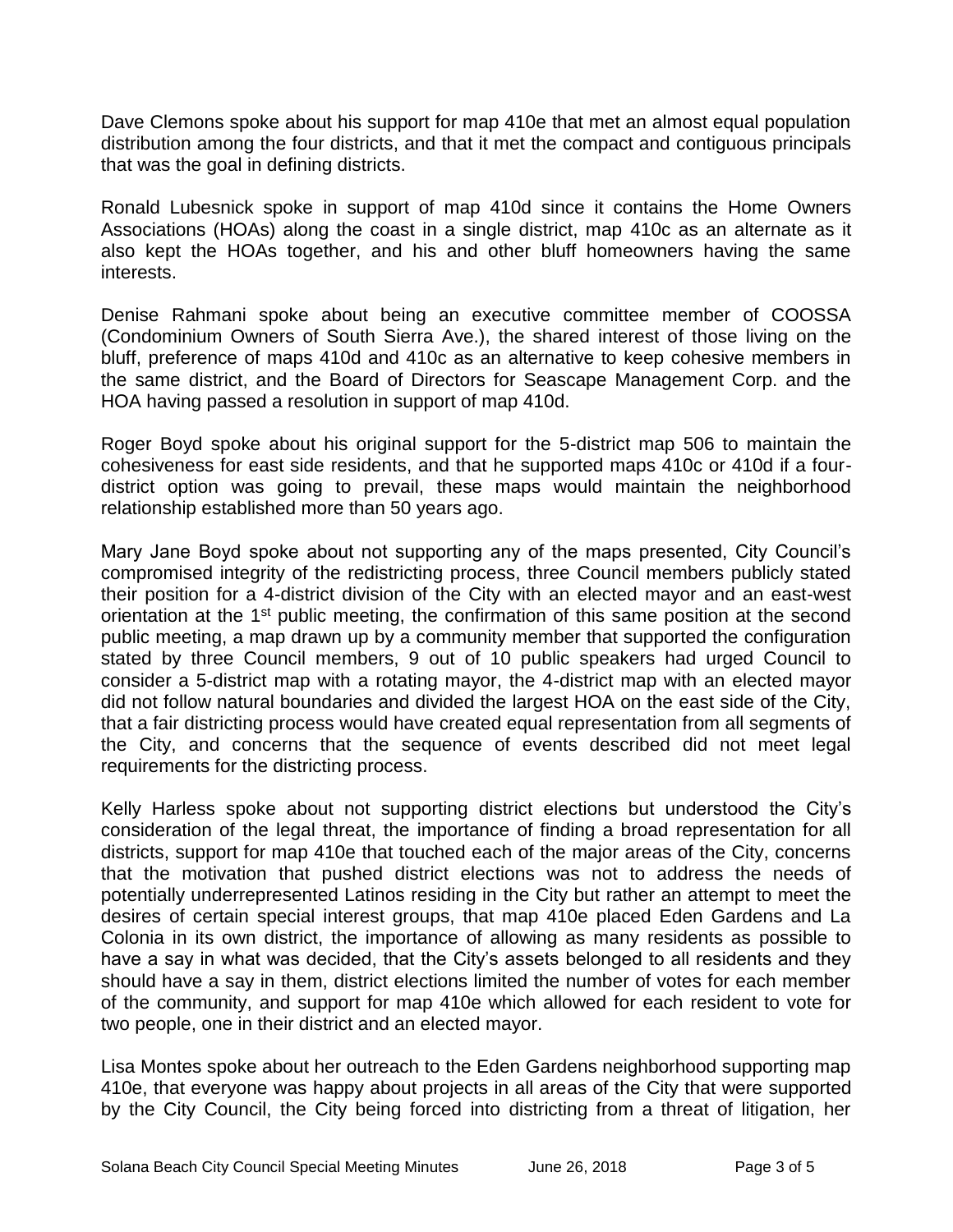preference to vote for two representatives rather than one, the 37 signatures she obtained from Eden Gardens residents who were happy to sign the petition supporting the map, and she submitted the list of the signatures (on file).

Tracy Richmond spoke of his opposition to districting, voting was not polarized in the City, support of map 410e, districts created balkanization of the City, the importance of sharing interests among as many assets as possible, and the most equitable distribution of the population was map 410e.

Gary Martin spoke about map 410e most closely representing the population, providing more representation by way of four-districts rather than 5-districts, crucial community assets such as Highway 101, Cedros Ave., and the bluffs deserved to have as much representation as possible.

Gerri Retman (time donated by Ira Opper) spoke about her opposition to districting, carving out neighborhoods into districts were supported by a small group of people hoping that districts would allow certain special interest candidates to be elected, and support for map 410e as the best choice to give four districts access to as many assets as possible.

Keith Spears spoke about the issues of combining a district on the east side of the I-5 with the west side, the east side's issues of less dense housing, a golf course, and different traffic issues made it specific to the residents on that side, the importance of an east-side only district to ensure representation, map 410e met a lot of the needs, SANDAG's demographics from the 2010 census, and a recent Supreme Court decision in Texas that dealt with the issue of race.

Janet Nielson spoke of her support for map 410e.

Johanna Canlas, City Attorney, stated Councilmembers could not be censured for expressing their opinions, that Councilmembers were also citizens of the City and did not forego their first amendment right, they had the right to participate in the public process, and that Council would exercise impartiality in making their decision.

**Motion:** Moved by Councilmember Heebner and second by Councilmember Edson to close the public hearing. **Approved 5/0.** Motion carried unanimously.

Councilmember Edson spoke about the time and effort she spent in reviewing all maps, her residency on both the east and west side of I-5 and the north and south side of Lomas Santa Fe over 20 years, public input that she received mostly favored maintaining at-large elections, Councilmembers had been elected throughout the City's geography, the diversity of past elections and winning candidates, placing the City's financial wellbeing of the City above her own and other residents' interests to fight an unfair and unproven claim, potential negative impacts of district elections, and her preference for map 410e offering the best balance, least population deviation, and having the most access to major City property assets.

Councilmember Heebner spoke about her opposition of the district elections, map 410e being the most sensible, community assets being represented by as many